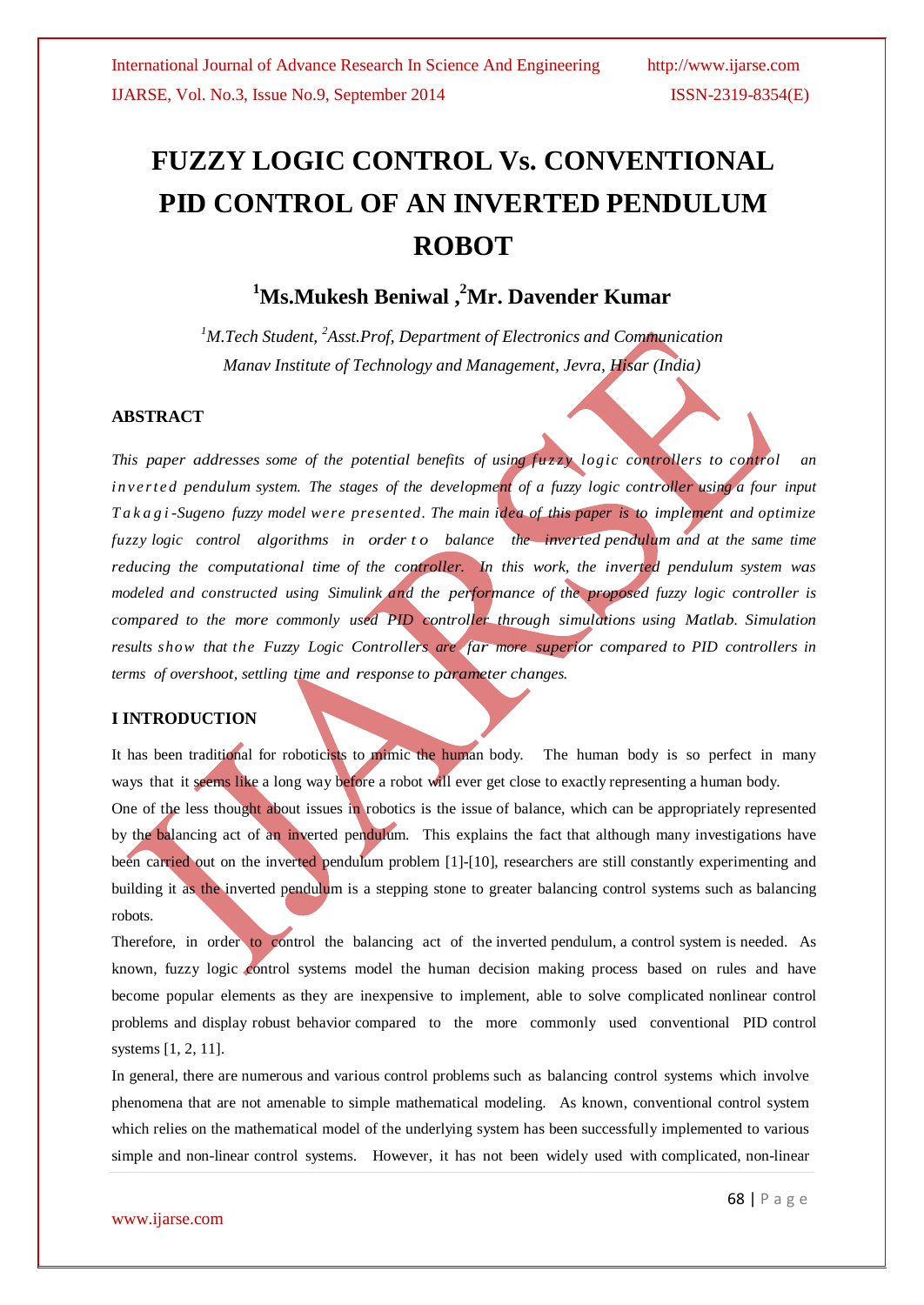and time varying systems [3, 4, 5, 11]. On the other hand, fuzzy logic is a powerful and excellent analytical method with numerous applications in embedded control and information processing. Fuzzy provides a straightforward and easy path to describe or illustrate specific outcomes or conclusions from vague, ambiguous or imprecise information [1].

Review on existing conventional and fuzzy logic techniques has highlight the significance and importance of control systems. Researchers have proven that fuzzy logic control systems are able to overcome nonlinear control problems which may not be solved easily using conventional methods and the delicate process in designing a fuzzy logic controller that is able to mimic the human experience and knowledge in controlling a system. Therefore, it will be interesting to show that fuzzy logic controllers are able to control many of these problems without having a clear understanding of the underlying phenomena and are more favorable and superior compared to conventional PID controllers.

This paper presents the systematic design of a fuzzy logic controller using the Takagi-Sugeno model for a car-pendulum mechanical system, well-known as the inverted pendulum problem. Here, the inverted pendulum and control system is first modeled before putting them into simulations using Matlab where the control system is further tuned to increase its performance. The control system is then further optimized in order to reduce the computational time of the system by reducing the number of rule bases. This is followed by the implementation and comparison of the PID and fuzzy controllers through simulations.

#### **II. INVERTED PENDULUM MODEL**

Fig. 1 shows the block diagram of an inverted pendulum system with a feedback fuzzy control block. The output of the plant  $(\theta, \theta, x, \dot{x})$  is **fed into the controller to produce the** 

subsequent force to balance the pendulum to its upright position and at the same time maintaining the cart initial position.



Fig. 1. Block dia gram of inverted pendulum system with feedback fuzzy logic controller.

The inverted pendulum system consists of a moving cart and a pivoted bar that is free to oscillate in the x-y plane. However, the cart is constrained to move only in the x-plane as shown in Fig. 2. In Fig. 2, m<sub>c</sub> is the mass of the cart, m<sub>p</sub> is the mass of the pendulum,  $\mu$  is the coefficient of friction, g is the acceleration of gravity

#### www.ijarse.com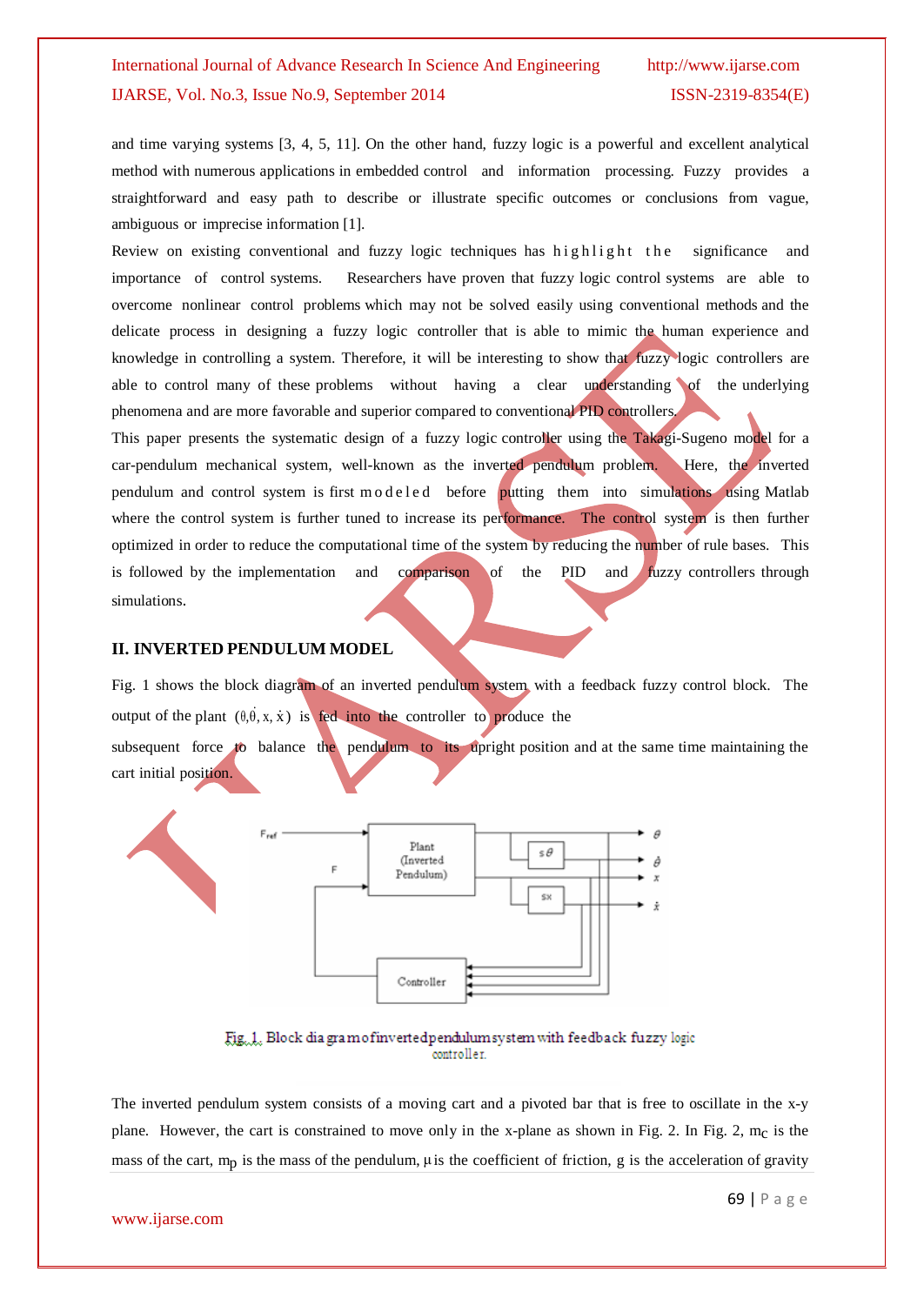and I is the moment of inertia of the pendulum about the pivot.



#### **Fig 2: Inverted Pendulum System**

From Fig. 2 and the pendulum's free body diagram, the state equations in terms of the control force, F can be expressed as,

$$
\ddot{v} = \frac{4/\tau - 4/m \tan^2 \sin \theta - m \text{ with } \theta \text{ when }}{\frac{4}{3}(m_c + m_p) - m_p l \cos^2 \theta}
$$
(1)  

$$
\dot{\theta} = \frac{(m_c + m_p)g \sin \theta - F \cos \theta + m_p l \dot{\theta}^2 \sin \theta \cos \theta}{\frac{4}{3}(m_c + m_p)l - m_p l \cos^2 \theta}
$$
(2)

where length,  $L = 21$  and  $I = 4/3$  m<sub>p</sub>  $1^2$ .  $\theta$  is the falling angle,

 $\dot{\theta}$  is the angular velocity,  $\dot{\theta}$  is the angular acceleration of the pendulum.  $\ddot{x}$  is the acceleration of the cart. Since the control force, F in terms of the motor voltage, V can be expressed as [6],

$$
F = \frac{K_m K_g}{Rt} M - \frac{K_{\text{up}}^2 K_g^2}{Rt^2} \dot{x}
$$

where  $\dot{x}$  is the velocity of the cart,  $K_m$  is the motor torque constant,  $K_g$  is the gearbox ratio, R is the motor armature resistance and r is the motor pinion radius, the state equations for the inverted pendulum in terms of the motor voltage, V has been derived as,

$$
x = \frac{4\sqrt{\sum_{m=1}^{K} K_{g}} V - \frac{K_{m}^{2} K_{g}^{2}}{4} \dot{v} - m \alpha A}{4\sqrt{\sum_{m=1}^{K} (m_{c} + m_{g}) - m_{p}}}
$$

www.ijarse.com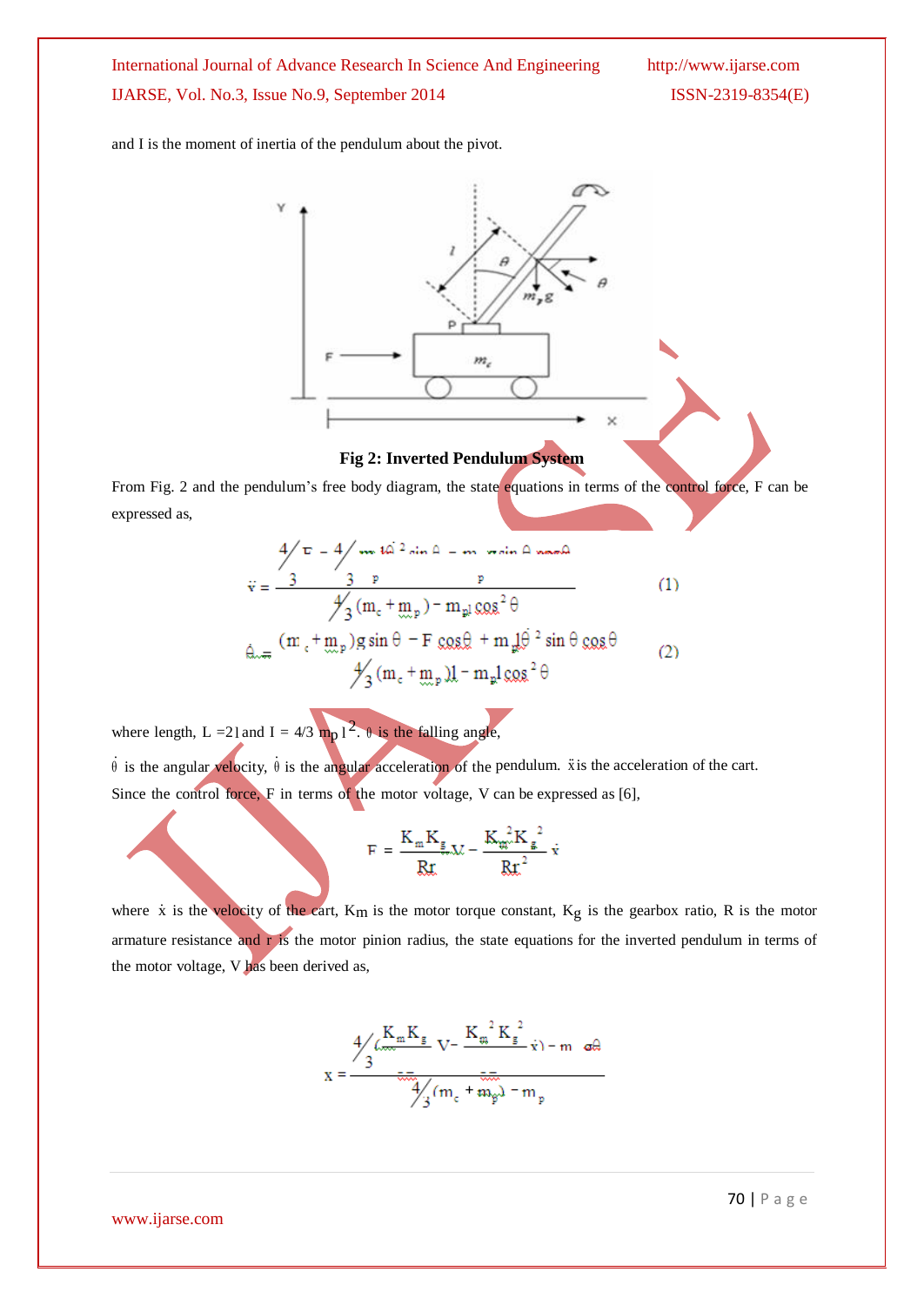$$
\theta_{\text{eff}} \frac{(m_{\text{c}} + m_{\text{c}}) \alpha \theta - \frac{K_{\text{m}} K_{\text{m}}}{M_{\text{c}}}}{\mu_{\text{c}} \left(m_{\text{c}} + m_{\text{p}}M - m_{\text{p}}\right)^{2}}
$$
\n(2)

The model of the inverted pendulum is then created using Simulink. The input to the plant is the disturbance force imparted to the cart. The current angle and angular velocity is fed back to the system to calculate the angular acceleration and acceleration of the cart and pendulum respectively. The angular acceleration and the acceleration are then integrated to obtain the outputs of angle, angular acceleration, position and velocity.

As a whole, the balancing algorithm (controller) measures two outputs from the plant (Inverted Pendulum) and calculates the torque forces, F needed for balance. Fig. 3 shows how the forces, F are determined from the angle, angular velocity, position and velocity measured from their respective sensors.



#### **Fig. 3. Plant and controller block diagram.**

Fig. 3 shows that the motor shaft encoder measures the position of the cart's wheel while the angle sensor measures the tilt angle of the pendulum. The angular velocity and the velocity of the cart are then derived respectively from the measured tilt angle and the cart's position. The four triangles K1, K2, K3 and K4 are the "knobs" that apply gain to the four feedback signals. They are summed together and fed back to the system as the PWM motor voltage to drive the cart. This can be expressed as,

$$
F = (Anale, \theta \times K, ) + (AnaularXel, ocitx, \theta \times K, ) +
$$
  
(Position, x \times K<sub>3</sub>) + (Velocity, x \times K<sub>4</sub>) (6)

The controller input gains,  $K_1$ ,  $K_2$ ,  $K_3$  and  $K_4$  are determined using the Linear-Quadratic Regulator (LQR) method described by Friedland [11]. This method finds the optimal K based on the state feedback law and the state-space equation derived earlier. It is found that the input gains, K1, K2, K3 and K4 respectively are approximately 40, 10, 3 and 4.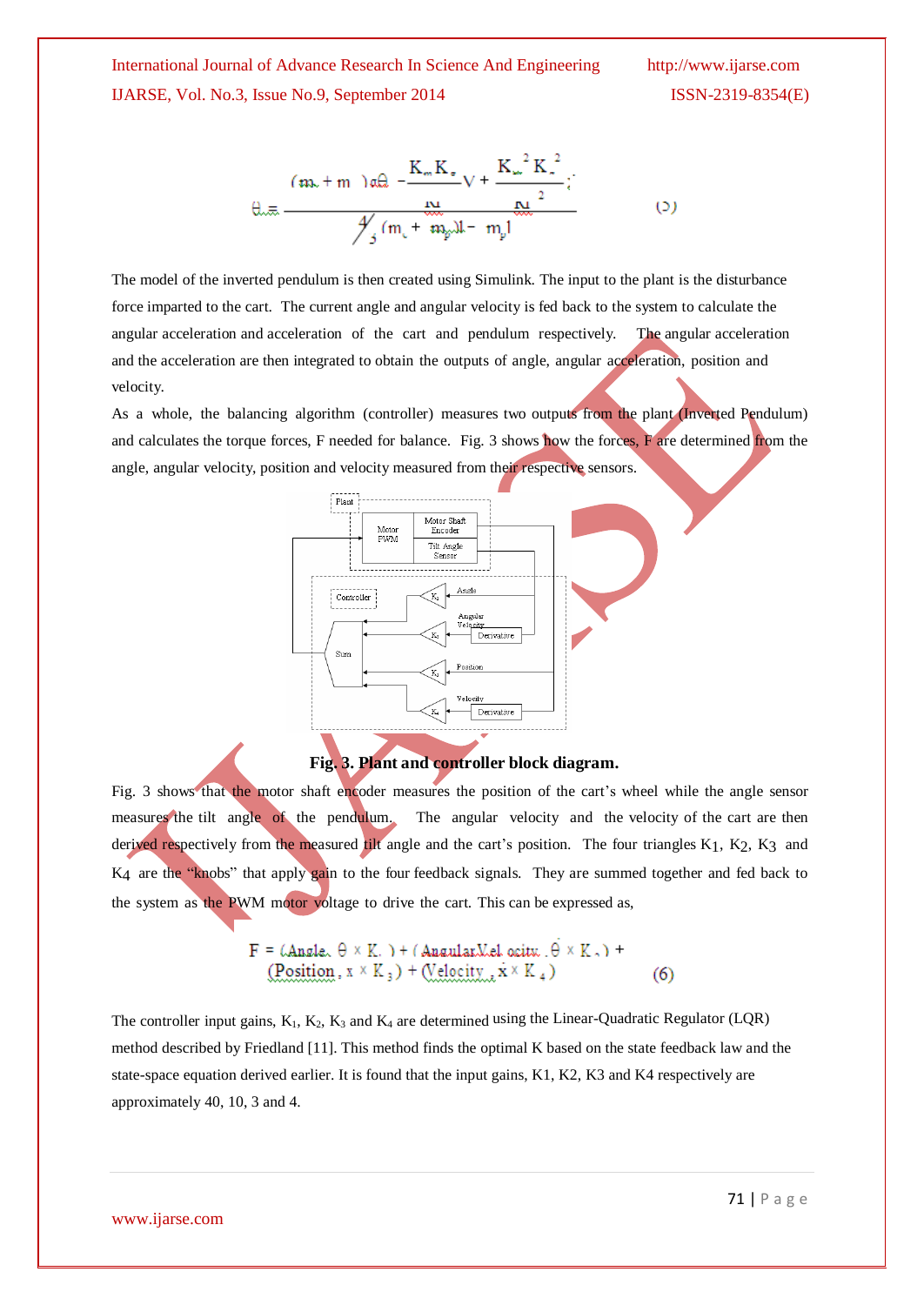#### **III. FUZZY LOGIC SYSTEM**

Fuzzy controllers are very simple. They consist of an input stage, a processing stage and an output stage. The input or fuzzification stage maps sensor or other inputs to the appropriate membership functions and truth values. The processing or the rule evaluation stage invokes each appropriate rule and generates a result for each, then combines the results of the rules.

The output or the defuzzification stage then converts the combined result back into a specific control output value using the Centroid Method.

Fig. 4 shows the fuzzy inference process as discussed below



**Fig. 4. Fuzzy Control Process.**

while Fig. 5 shows the shape and range of the membership functions for the input angle, angular velocity, position and

The input variables NL, NS, Z, PS and PL for the inputs angle and angular velocity represent the membership functions of Negative Large, Negative Small, Zero, Positive Small and Positive Large respectively. While the input variables N, Z and P for the inputs position and velocity represent the membership functions Negative, Zero and Positive respectively.



www.ijarse.com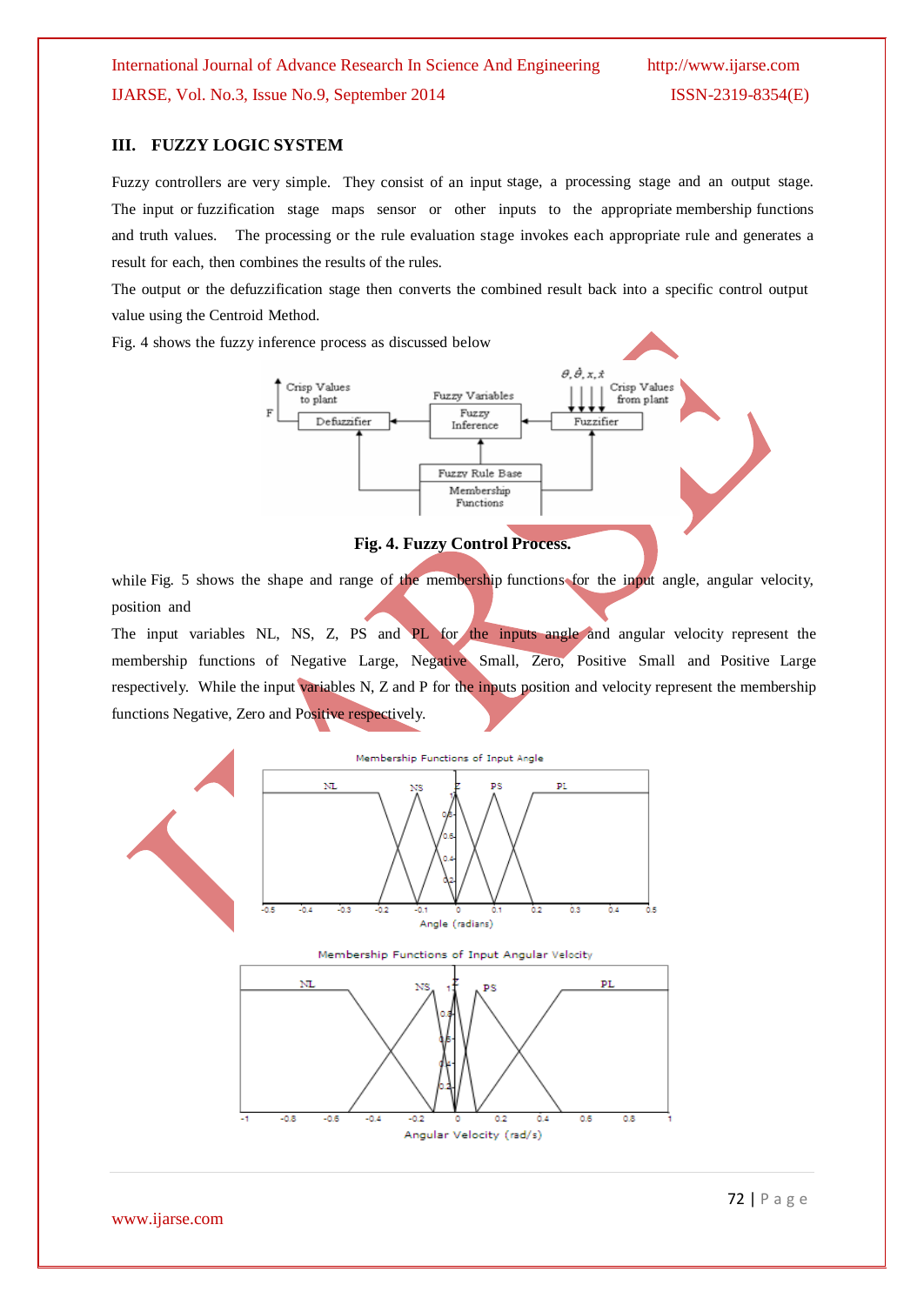

#### **Fig. 5. Membership functions of inputs.**

For this particular problem, an output window that consists of 13 fuzzy singletons is used. Each fuzzy singleton is a linear function that defines the output of the system as given in (7).

Output force,  $F = K_1\theta + K_2\theta + K_3 x + K_4 \dot{x} + K_5$ 

where K<sub>5</sub> is a constant.

| 1.2. | Membership Functions of Output Force |    |    |    |    |    |           |    |    |     |         |     |
|------|--------------------------------------|----|----|----|----|----|-----------|----|----|-----|---------|-----|
|      | N1                                   | N2 | N3 | N4 | N5 | N6 | <b>Z7</b> | P8 | P9 | P10 | P11 P12 | P13 |
| 0.8  |                                      |    |    |    |    |    |           |    |    |     |         |     |
| 0.6  |                                      |    |    |    |    |    |           |    |    |     |         |     |
| 0.4  |                                      |    |    |    |    |    |           |    |    |     |         |     |
| 0.2  |                                      |    |    |    |    |    |           |    |    |     |         |     |
|      |                                      |    |    |    |    |    |           |    |    |     |         |     |
|      | 10<br>Force (N)<br>11<br>12          |    |    |    |    |    |           |    |    |     |         |     |

#### **Fig. 6 shows the membership functions of the output force**

while Table 1 represents the function of each membership function defined in Fig. 6. The variables N1 to N6 represent a negative force while variables P8 to P13 represent a positive force and Z7 represents zero force Values of gains  $\mathbf{K}_1$  to  $\mathbf{K}_5$  in Table 1 are obtained through tuning of the input and output membership functions based on the assumptions as follows:

- Output force is non linear. At larger angle, output force is larger.
- Influence of input $\theta$  towards output > Influence of  $\dot{\theta}$  > Influence of x and x.
- Constant K5 is required for the fine tuning of the output.
- A lower overshoot response and shorter settling time is desired.

Table 2 on the other hand defines the relationship between the input variables and the output variable which is the required force to balance the pendulum.

The rule base is constructed based on the assumptions as follows. Considering in terms of the inputs angle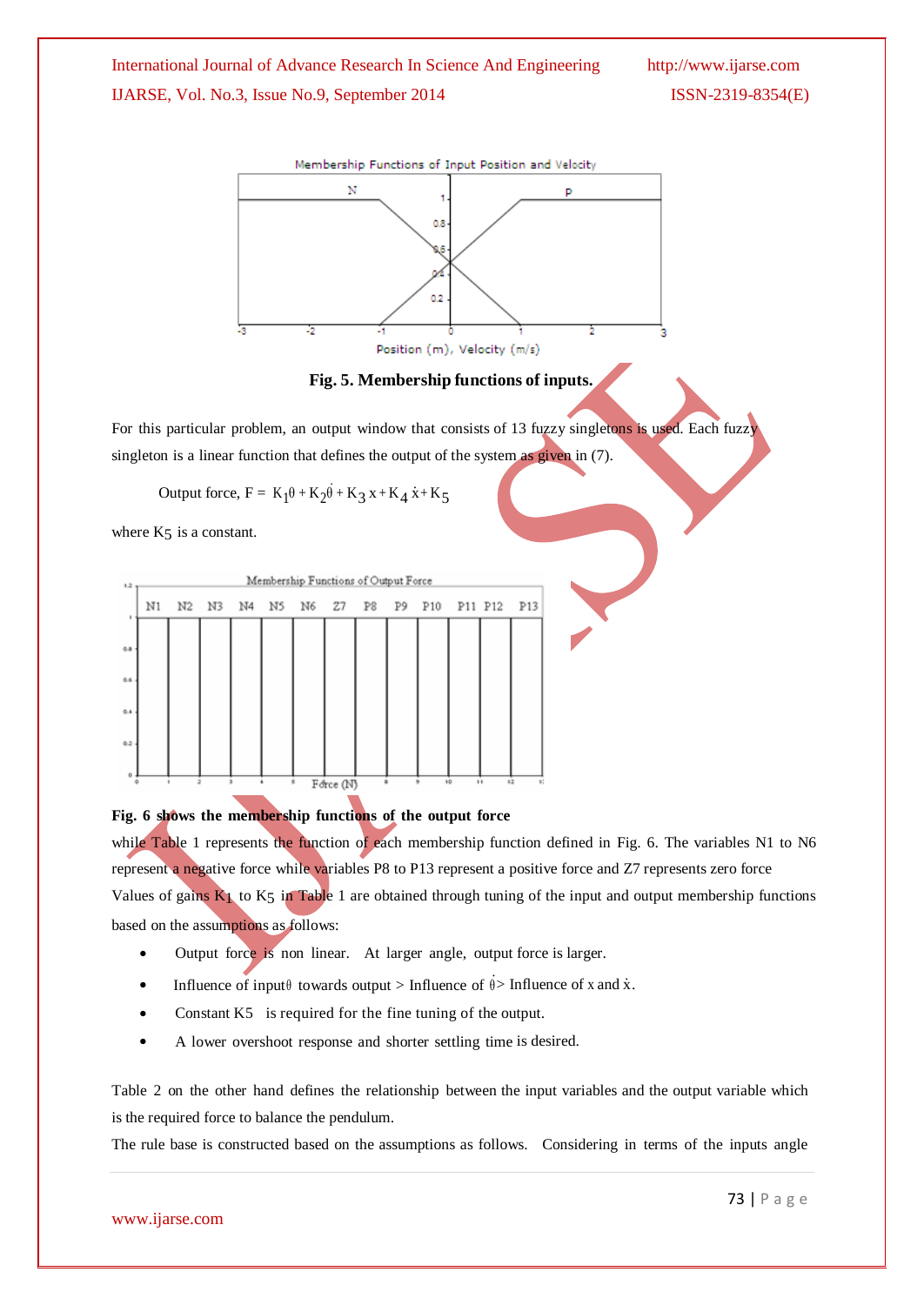or angular velocity,

- The larger the –ve input, the larger the –ve force.
- The larger the +ve input, the larger the +ve force.
- At zero input, the force depends on the magnitude of the other three inputs.

#### **TABLE 1**

Variables  $K_1$  $K_2$  $\mathbf{K_3}$  $K<sub>4</sub>$  $K_{5}$  $10.03$  $\overline{N1}$  $41.4$  $3.16$  $4.29$  $0.34$  $\overline{N2}$  $40.4$  $10.05$  $3.16$  $4.29$  $0.21$  $N<sub>3</sub>$  $41.4$  $10.03$  $3.16$ 4.29  $0.34$  $\overline{N4}$  $40.4$  $10.05$  $3.16$ 4.29  $0.21$  $\overline{\text{N5}}$ 38.6  $10.18$  $3.16$ 4.29  $-0.05$  $\overline{N6}$  $37.6$  $10.15$  $3.16$  $4.29$  $-0.18$  $\overline{z7}$  $37.6$  $10.15$  $3.16$ 4.29  $0.00$  $\frac{37.6}{38.6}$  $\overline{P8}$  $10.15$ 4.29 3.16  $0.18$  $\overline{P9}$  $10.18$  $3.16$ 4.29  $0.05$  $\overline{P10}$  $40.4$ 10.05 3.16  $4.29$  $-0.21$  $\overline{P11}$  $10.03$  $3.16$  $-0.34$ 41.4 4.29 P<sub>12</sub>  $404$ 10.05 3.16 4.29  $-0.21$ **P13** 41.4 10.03 3.16 4.29  $-0.34$  **TABLE 2 RULE BASE**  $N:Z$  $N:P$  $Z:N$  $Z:Z$  $Z: P$  $P:N$  $\mathbf{P:Z}$  $P:P$  $N: N$  $\frac{N2}{N3}$  $\overline{\text{M}}$  $\overline{N4}$  $\frac{\overline{N4}}{\overline{N5}}$  $\frac{\text{N2}}{\text{N3}}$  $\frac{\overline{N1}}{\overline{N2}}$  $\overline{N}$  $\frac{117}{N4}$  $\overline{\overline{\text{NS}}}$  $\overline{N4}$  $\overline{N4}$  $\overline{\text{N6}}$ ÑÃ ਜ਼ਿ ...<br>N5

|  | <b>OUTPUT FORCE &amp; INPUT GAINS</b> |  |
|--|---------------------------------------|--|
|  |                                       |  |

| NL:PS    | P8             | Z7               | Nб  | Z7           | Nб           | N5          | Nб           | N5          | N4                     |
|----------|----------------|------------------|-----|--------------|--------------|-------------|--------------|-------------|------------------------|
| NL:PL    | P9             | P <sub>8</sub>   | Z7  | $_{\rm P2}$  | Z7           | N6          | Z7           | N6          | N5                     |
| NS:ML    | Nб             | N5               | N4  | N5           | N4           | N3          | N4           | N3          | $\overline{\text{N2}}$ |
| NS:NS    | Z7             | Nб               | N5  | Nб           | N5           | N4          | N5           | N4          | N3                     |
| NS Z     | P8             | Z7               | N6  | Z7           | N6           | N5          | N6           | N5          | N4                     |
| NS:FS    | P9             | P8               | Z7  | P8           | Z7           | Nб          | Z7           | Nб          | N5                     |
| $NS:$ PL | P10            | P <sub>9</sub>   | P8  | P9           | P8           | Z7          | P8           | Z7          | N6                     |
| Z:NL     | Z7             | N6               | N5  | N6           | N5           | N4          | N5           | N4          | N3                     |
| Z:NS     | P8             | Z7               | N6  | Z7           | Nб           | N5          | Nб           | N5          | N4                     |
| Z.Z      | P9             | P8               | Z7  | P8           | Z7           | N6          | Z7           | N6          | N5.                    |
| Z:PS     | P10            | P9               | P8  | P9           | $_{\rm PS}$  | Z7          | P8           | Z7          | N6                     |
| Z:PL     | P11            | P10              | P9  | $_{\rm P10}$ | P9           | P8          | P9           | P8          | Z7                     |
| PS:NL    | P8             | Z7               | N6  | Z7           | Nб           | N5          | Nб           | N5          | N4                     |
| PS NS    | P <sub>9</sub> | P8               | Z7  | P8           | Z7           | N6          | Z7           | Nб          | N5                     |
| PS:Z     | P10            | P9               | P8  | P9           | P8           | Z7          | P8           | Z7          | N6                     |
| PS:FS    | P11            | P10              | P9  | P10          | P9           | P8          | P9           | $_{\rm P8}$ | P7                     |
| PS:PL    | P12            | P11              | P10 | P11          | P10          | P9          | P10          | P9          | P8                     |
| PL:NL    | P9             | P8               | Z7  | P8           | Z7           | N6          | Z7           | N6          | N5                     |
| PL:NS    | $_{\rm P10}$   | P <sub>9</sub>   | P8  | P9           | P8           | Z7          | P8           | Z7          | N6                     |
| PL Z     | P11            | P10              | P9  | P10          | P9           | $_{\rm P8}$ | P9           | $_{\rm P8}$ | Z7                     |
| PL: PS   | P12            | $\overline{P}11$ | P10 | $_{\rm P11}$ | $_{\rm P10}$ | P9          | $_{\rm P10}$ | P9          | P8                     |
| PL:PL    | P13            | P12              | P11 | P12          | P11          | P10         | P11          | P10         | P9                     |

Considering in terms of the inputs position or velocity,

- The larger the +ve input, the larger the –ve force.
- The larger the –ve input, the larger the +ve force.
- At zero input, the force depends on the magnitude if the other three inputs.

Therefore, by assigning the weighting values of 1 to 5 respectively to NL, NS, Z, PS, and PL for inputs angle and angular velocity and weighting values of 1 to 3 respectively to N, Z and P for inputs position and velocity, the rule base is determined using the formula,

 $F = \theta + (\theta - 1) + (-x + 3) + (-x + 3)$  (8)

where F denotes the values 1 to 13 as represented in the output membership functions in Fig. 6 while  $\theta$ , $\dot{\theta}$ , x,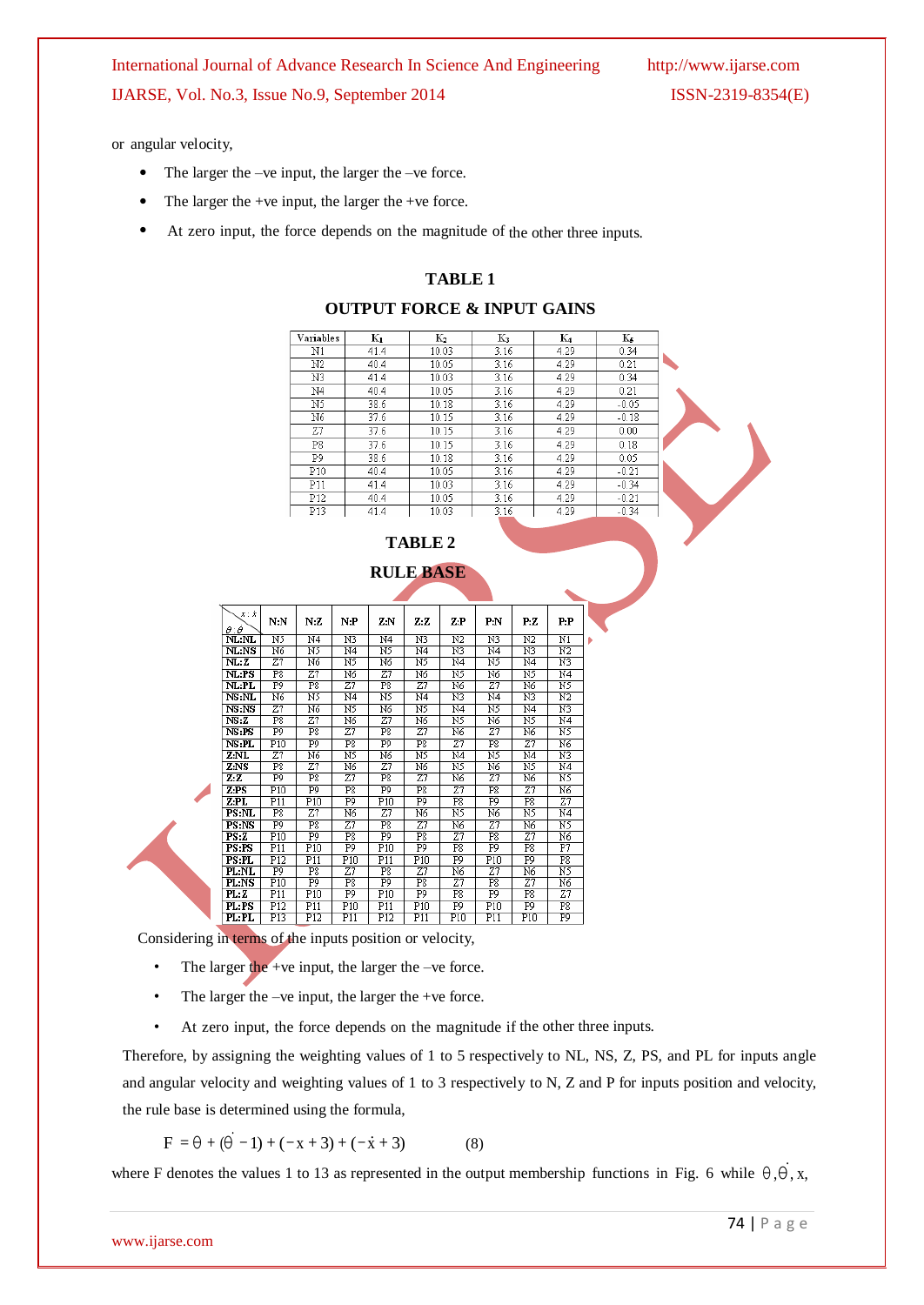$\dot{x}$  denotes the weighting values of the respective inputs corresponding to the membership functions.

Equation (8) is derived in such a way that:

- The addition of  $\theta_i$  and  $\dot{\theta}$  as well as the subtraction of in the calculation of  $F_i$  correspond to the direction of the inputs with respect to the direction of F as explained above.
- The subtraction of the value 1 from  $\theta$  shows that the influence of  $\theta_i$  is greater than the influence of  $\theta$ <sub>i</sub> towards the required force.
- The addition of the value 3 to  $x_i$  and  $x_i$  is necessary based on how the weighting values are assigned.

The weighting values area signed based (7) in such a way that:

- The higher the weighting values of inputs angle and angular velocity, the larger the force in the positive direction.
- The higher the weighting values of inputs position and velocity, the larger the force in the negative direction.

For example, given the conditions as follow:

- The falling angle of the pendulum is large in the positive direction.
- The pendulum is falling slowly (small angular velocity) in the negative direction.
- The cart is moving in the negative direction at the negative position.

∴ F<sub>i</sub> = 5 + (2 -1) + (-1+3) + (-1+3)=10 (Refer to Table 2)

#### **IV. SIMULATION**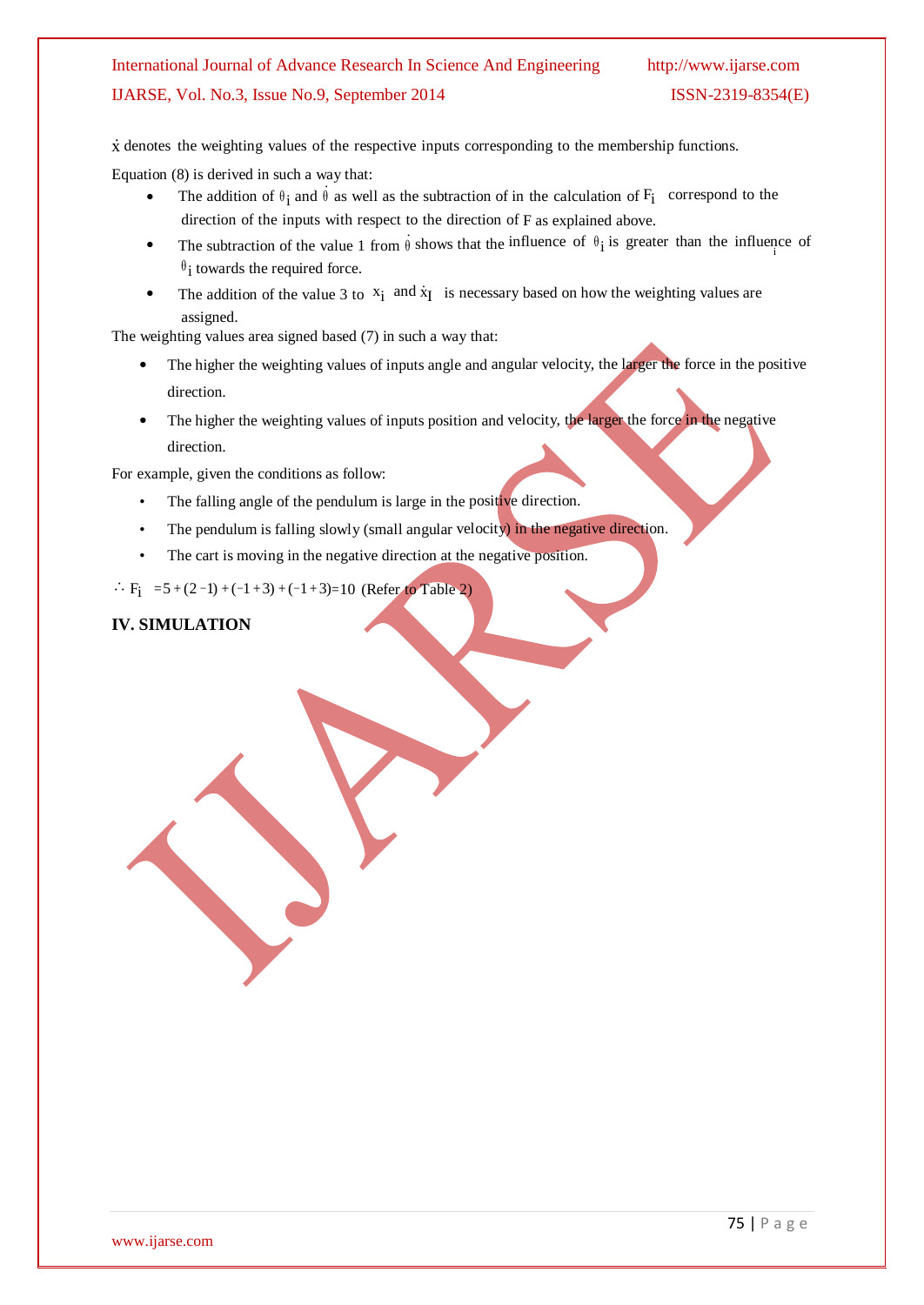The inverted pendulum and fuzzy controller systems modeled are then implemented and simulated in the Matlab environment using Simulink and the Fuzzy Logic Toolbox. The fuzzy logic controller modeled was first implemented using the graphical user interface in the fuzzy logic toolbox. As the fuzzy logic toolbox is designed to work flawlessly with Simulink, the system is then embedded directly into simulation.

Fig. 7 shows the fuzzy logic control system of the inverted pendulum system. In this system, a step response is used as the reference position. The system works base on the concept that at a smaller step reference, the force required to move the pendulum to that reference position is smaller and vice versa. This force is known as the disturbance force or the reference force as mentioned earlier which will be imparted to the inverted pendulum system.

Due to this disturbance force, the pendulum will bethe feedback path will then try to balance the pendulum evaluating the current state of the angle and the angular velocity of the pendulum and the current position and the velocity of the cart to produce the appropriate force and direction to balance the pendulum back to its upright position.

The fuzzy control system here was first implemented, tuned and optimized using the fuzzy logic toolbox before being implemented into the fuzzy logic controller. The inverted pendulum plant on the other hand consists of several masks layer that defines the whole inverted pendulum system. Due to this, the physical specifications that define the pole length, pole mass, cart mass and the acceleration due to gravity, g can be modified to test the system and controller's performance at different conditions.

In order to reduce the system's computational time, the 225 rule based designed previously are optimized and reduced to 16 rule base. The optimization process is simplified as the Sugeno-type inference is used in this fuzzy logic controller.

The optimization process involves the reduction of the number of membership functions of all the inputs to two membership functions and also the reduction of the 225 rules to 16 only as discussed earlier.

Table 3 shows the newly optimized rule base

## **TABLE 3 OPTIMIZED RULE BASE**

| x: x<br>$\theta$ : $\dot{\theta}$ | N: N            | N: P            | P: N | P: P       |
|-----------------------------------|-----------------|-----------------|------|------------|
| N: N                              | N1              | N2              | N3   | N4         |
| N:P                               | N5              | N6              | N7   | N8         |
| P: N                              | P9              | P <sub>10</sub> | P11  | <b>P12</b> |
| P: P                              | P <sub>13</sub> | P <sub>14</sub> | P15  | P16        |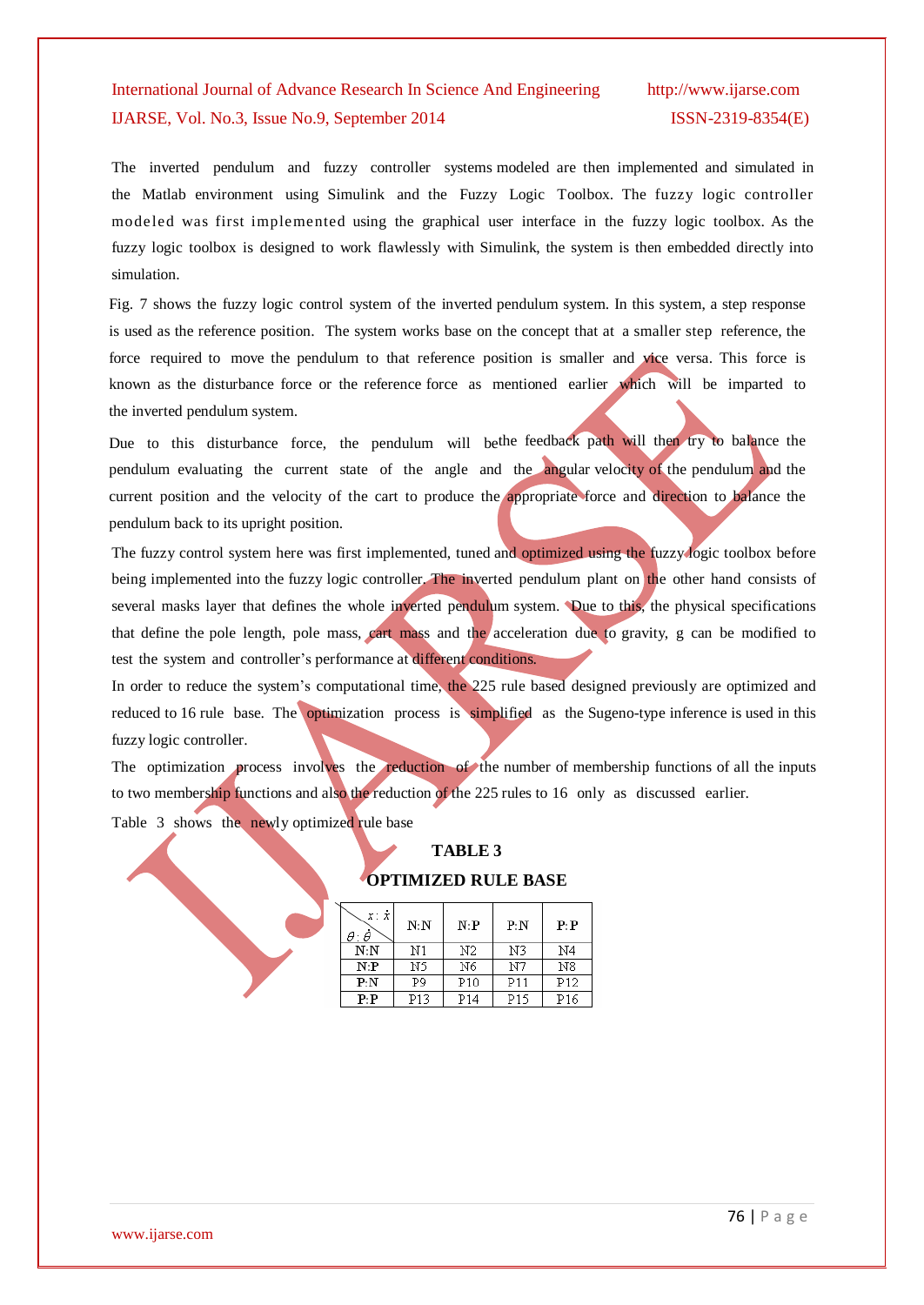

### **Fig. 7. Simulink model of inverted pendulum problem with fuzzy logic control.**

#### **V RESULTS AND DISCUSSION**

This section discusses the simulation development results and  $c \circ m p a r e s$  the fuzzy logic controller performance at different physical conditions. The optimized simulation results are also compared with the previous results to show that there is only a very slight degradation of performance in the controller when the rule base of the system is reduced and tuned to reduce the computational time of the controller. Besides that, the sensors are also tested to show the relationship between the falling angle of the pendulum and the speed of the motors.

#### **5.1 Simulation Results**

The Simulink model in Fig. 8 is simulated with relative tolerance of 0.001s. Fig. 8 and 9 present the simulation for the inputs angle and position and the output control force with pole mass of 0.1kg, cart mass of 1.0kg, pole length of 1.0m, input step reference of 1.0 and acceleration due to gravity of 9.8ms<sup>-2</sup>. Due to the step response, the actual simulation of the system only starts at  $t=1s$ . In other words, the simulation of the system only starts when the disturbance force is applied to the system. Fig. 9 shows that the cart is able to reach its desired position in about 6s while balancing the pendulum. The desired position here represents the reference position of the system which is 1 step in this case.

Fig. 8 on the other hand shows that with a step response of 1, a disturbance force of about 3N in the opposite direction is applied to the system. Therefore, in order for the cart to reach its desired or reference position in the positive direction and at the same time balancing the pendulum at the shortest time, a negative disturbance force is applied to the system. When a negative force is applied, the pendulum will be displaced to the positive direction due to the inertia of the pendulum.

Due to this, the fuzzy logic controller will apply the appropriate force in the positive direction to balance the pendulum. This explains the force and the angle response at the start of the simulation and the very small negative displacement of the cart's position as shown in Fig. 8. The response also shows that the falling angle of the pendulum requires 6.5s to return to its upright position of zero angle.

Fig. 10 shows the simulation of the optimized system. The only difference between the previous and the optimized system is that the optimized system takes an extra time of 0.5s to balance the pole to its upright position.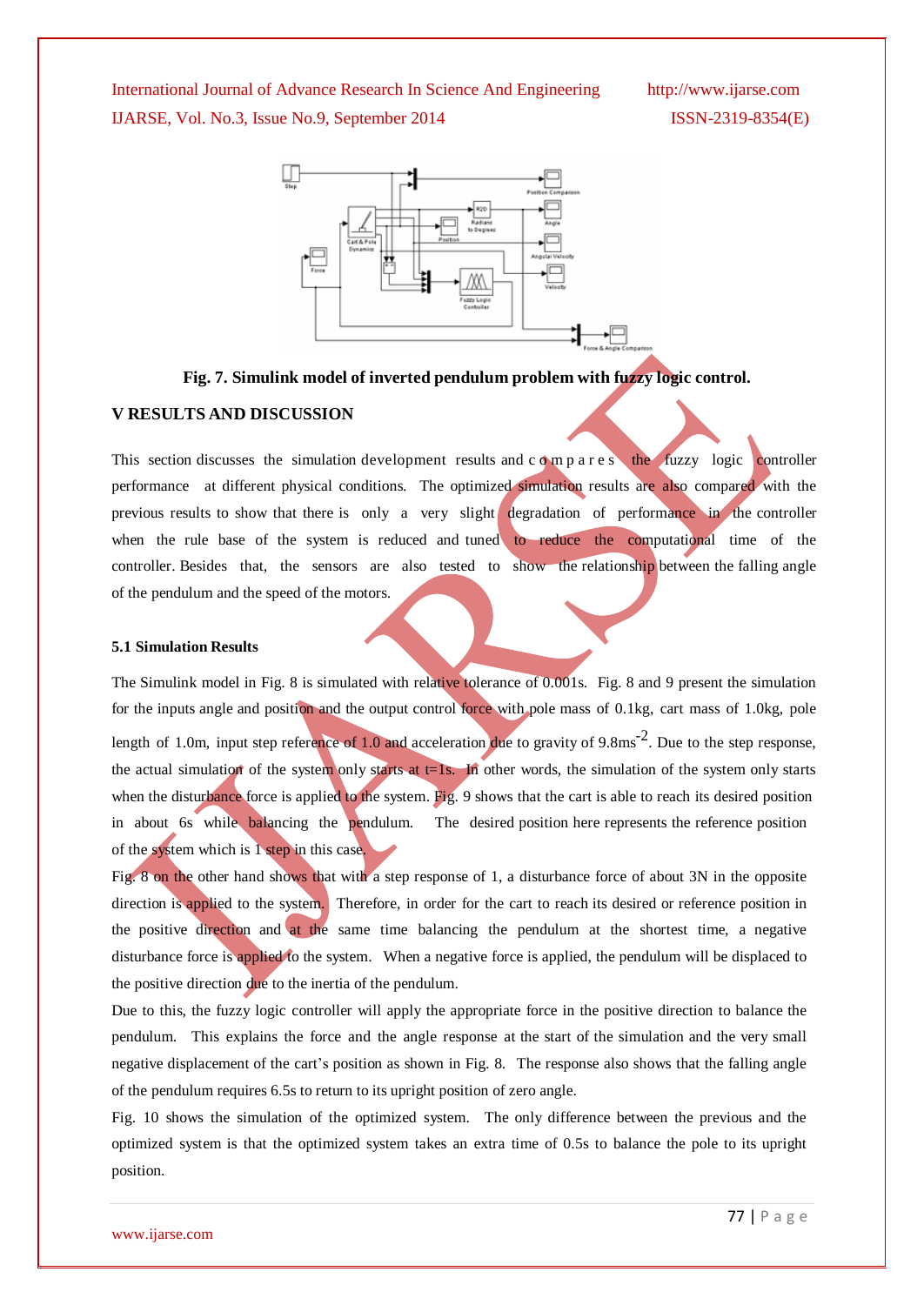#### **5.2 Fuzzy Control vs. Conventional PID Control**

Fig. 11 and Fig. 12 show two sets of results comparing the application of fuzzy control and conventional control (PID controller) techniques to the inverted pendulum problem simulation. For the same system parameters here, the PID controller proportional gain, Kp, derivative gain, Kd and integral gain, Ki are found to be 9, 14, and 0.06 respectively. The first two graph show that the fuzzy logic controller gives a smaller overshoot and shorter settling time. In the second set, the mass of the cart is changed without modifying the controllers. Fig. 14 shows that the conventional controller totally failed to balance the pendulum as it was designed for the nominal value of cart mass. On the other hand, the fuzzy logic controller exhibited small performance degradation due to this parameter change as shown in Fig. 13. This proves that fuzzy logic is not based on the mathematical model of the inverted pendulum and more robust to mass variations.

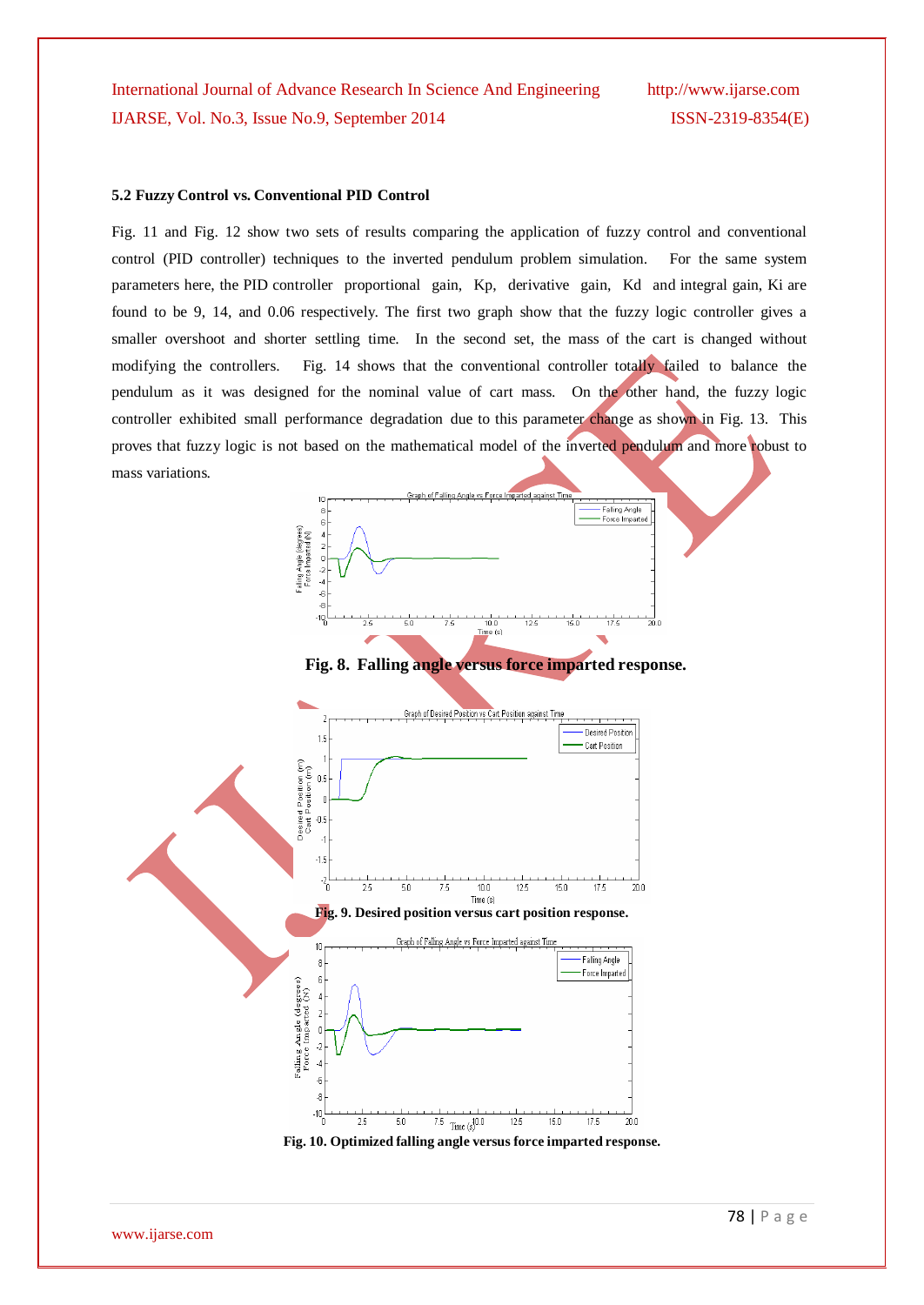

#### **VI. CONCLUSIONS**

In this paper, an optimized fuzzy logic controller has been implemented in the Matlab environment, using the Fuzzy Logic Toolbox and Simulink. It has been used to control an inverted pendulum system. The study has identified some of the potential benefit of using fuzzy logic controllers. In comparison with the modern control theory, fuzzy logic is simpler to implement as it eliminates the complicated mathematical modeling process and uses a set of control rules instead. The achieved results showed that proposed fuzzy logic controller is more robust to parameter variations when compared to the PID controller.